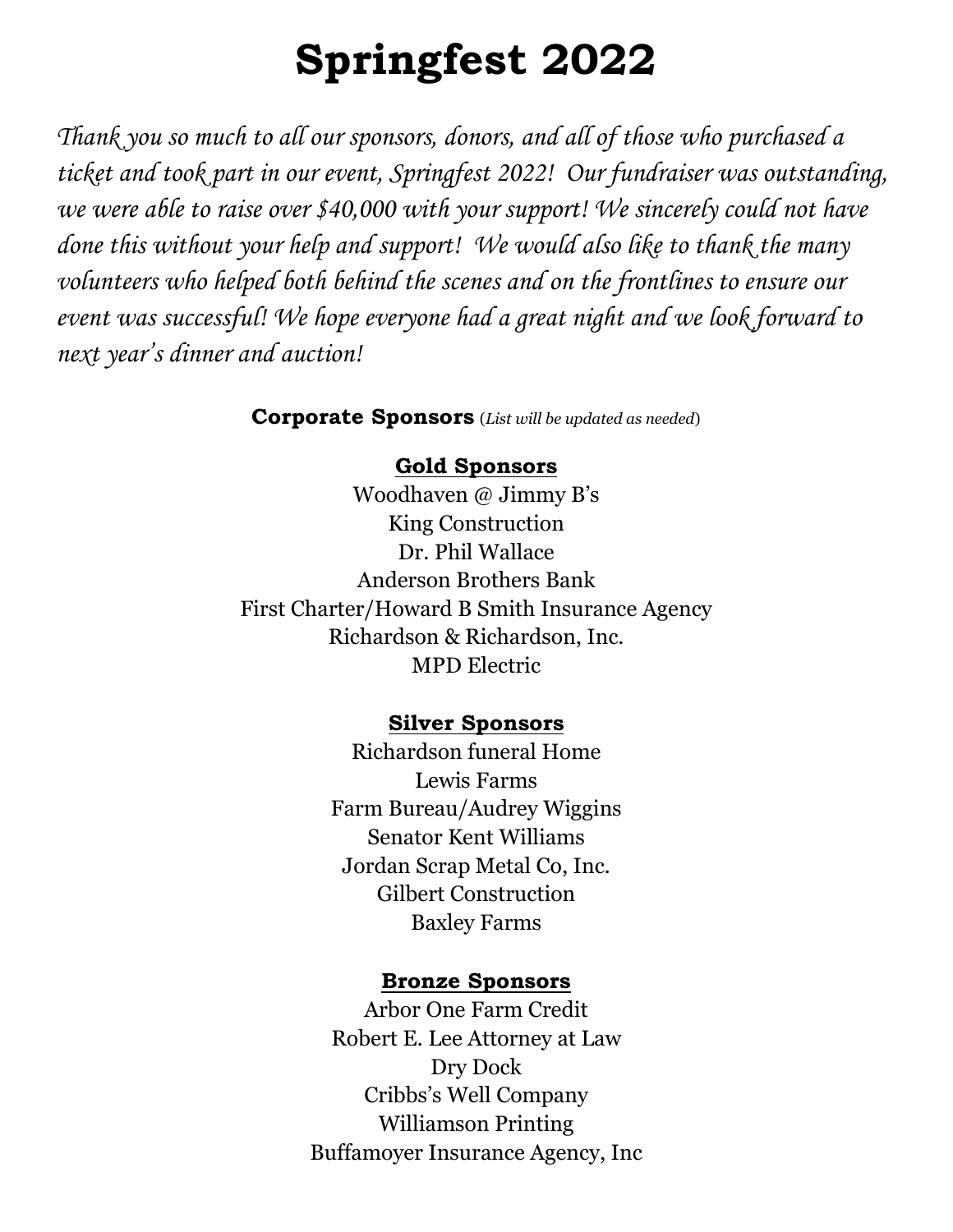Makkoli The Main Salon & Spa Law Office of Lesley Ann Sasser, LLC Martin's Service Center Arrive Alive Driving Academy Representative Lucas Atkinson Carson & Alicia Whittington Danny & Marcia Turner Thomas & Lindsey McElveen Ed & Sloan Pittman

#### **Items donated by:** (*List is growing daily*)

Coastal Carolina Winery Carolina Opry Wonder Works PDA PTSO PDA Football Teams PDA Booster Club Swoon Boutique Lillie K's Quality Cleaners **Robert E.** Lee Attorney at Law Wildlife Action **Rivals** Blondie in the Kitchen Dr. Terry Smith, DDS Atkinson's Farm T-Roy's Dry Dock Fancy Like PDA Volleyball Team Eagle Bay Outfitters PDA Basketball Team Art Class Agriscience Class Mrs. Shana's K3 Class Mrs. Cissy's K4 Class Mrs. Paula Keith's K5 Class Mrs. Kelly's K5 Class Mrs. Karen's 1<sup>st</sup> Grade Class Mrs. Taylor's 1<sup>st</sup> Grade Class Mrs. Lynn's 2<sup>nd</sup> Grade Class Mrs. Jackie's 2<sup>nd</sup> Grade Class Mrs. Christie's 3<sup>rd</sup> Grade Class Mrs. San's 3<sup>rd</sup> Grade Class Mrs. Susan's 4<sup>th</sup> Grade Class Ms. Candy's 5<sup>th</sup> Grade Class Mrs. Kristi's 6<sup>th</sup> Grade Class Mrs. Wendy's 6<sup>th</sup> Grade Class Rodney Rogers Arrive Alive Driving Academy Palmetto Outpost Alabama Theater Woody Lane Will Brown/Aflac Ashley Brady Neal & Stephanie Byrd Jostens/Dusty Rhodes Williamson's Printing The Paw Spaw

Mrs. Amanda's 4<sup>th</sup> Grade Class Mrs. Kimberly's 5<sup>th</sup> Grade Class Wheel of Fortune US National Whitewater Center